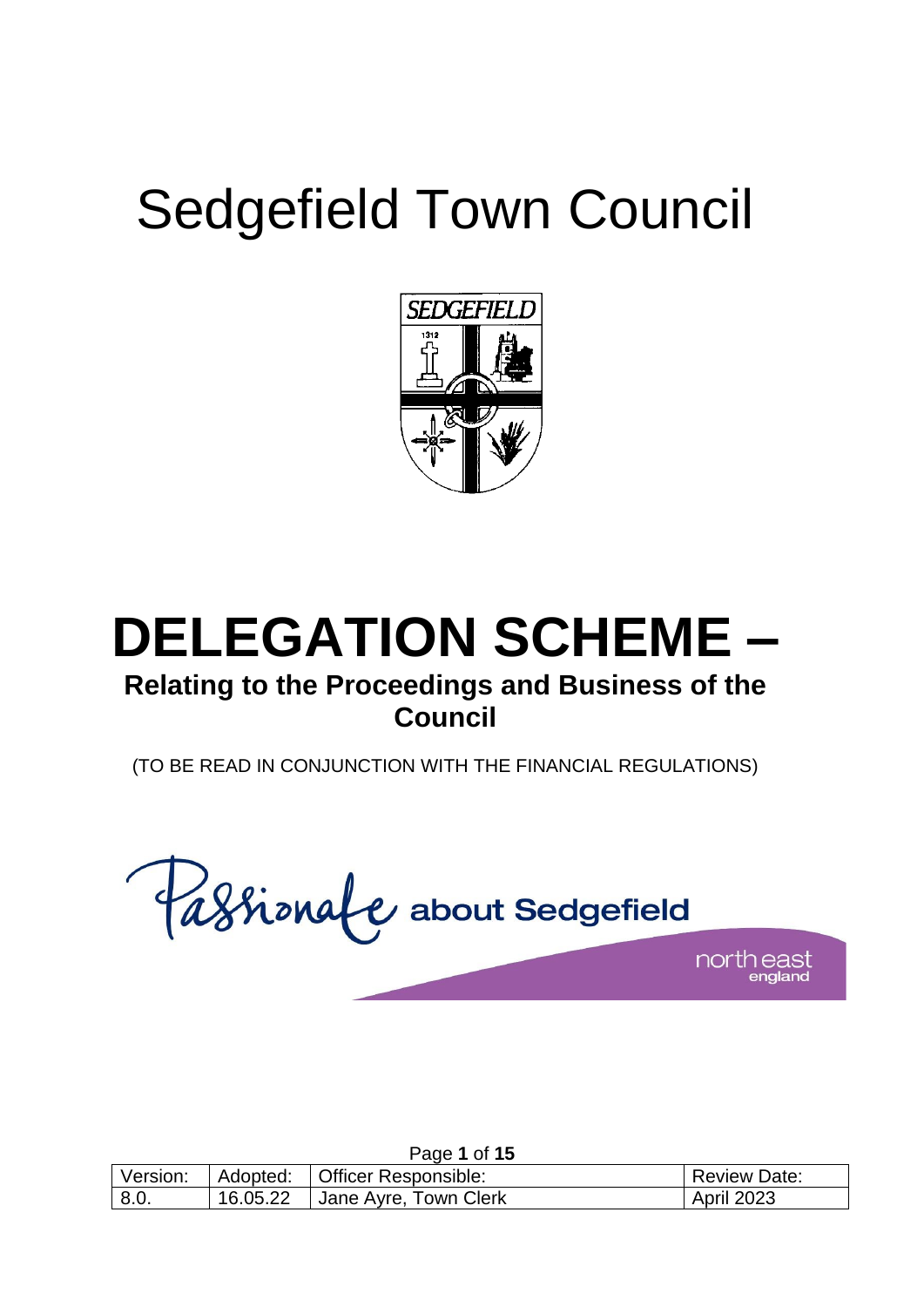# **SEDGEFIELD TOWN COUNCIL DELEGATION SCHEME**

# **INDEX**

| 5. COMMUNITY DEVELOPMENT AND ENGAGEMENT COMMITTEE  7                |  |
|---------------------------------------------------------------------|--|
|                                                                     |  |
|                                                                     |  |
|                                                                     |  |
|                                                                     |  |
|                                                                     |  |
| 11. RESPONSIBILITIES DELEGATED TO TOWN COUNCIL PROPER OFFICER<br>11 |  |
|                                                                     |  |
|                                                                     |  |

|          |          | Page 2 of 15                    |                     |
|----------|----------|---------------------------------|---------------------|
| Version: |          | Adopted:   Officer Responsible: | <b>Review Date:</b> |
| 8.0.     | 16.05.22 | Jane Ayre, Town Clerk           | <b>April 2023</b>   |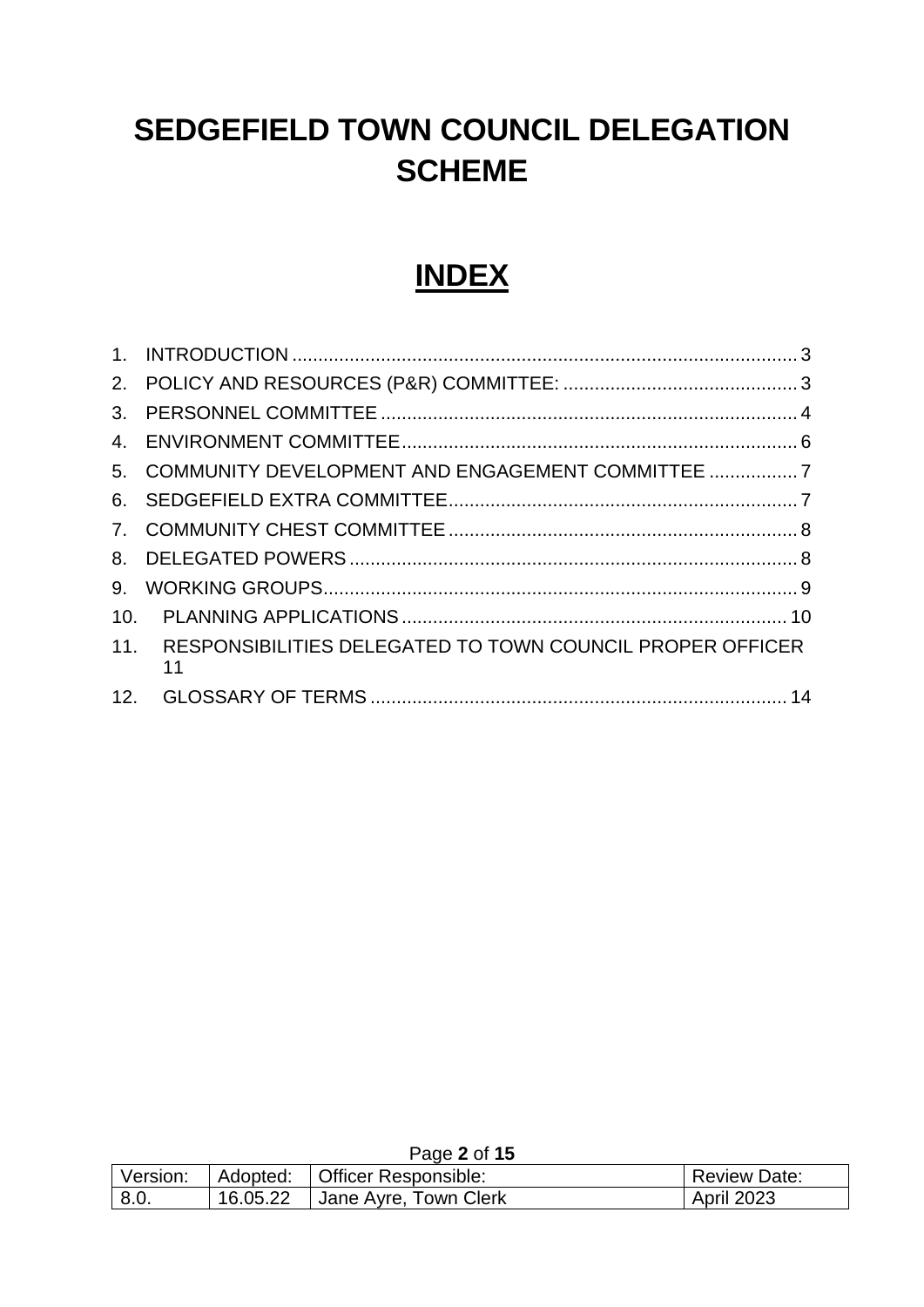**This Delegation Scheme was adopted by the Full Council on 16th May 2022 and will be reviewed in April 2023 in order that it can be presented for adoption at the Annual General Meeting of the Town Council in May 2023.** 

## <span id="page-2-0"></span>**1. INTRODUCTION**

- 1.1. Sedgefield Town Council has 15 Members and meets on a monthly basis 'Monthly Meeting'.
- 1.2. This affirms recommendations from the Committees and also deals with Planning Applications.
- 1.3. Includes six principal Committees:
	- Policy & Resources
	- **Environment**
	- Community Development & Engagement
	- Personnel
	- Sedgefield Extra
	- Community Chest

## <span id="page-2-1"></span>**2. POLICY AND RESOURCES (P&R) COMMITTEE:**

- 2.1. This consists of all Members of the Town Council and has delegated powers to make resolutions on behalf of the Town Council.
- 2.2. The Chair and Vice Chair are elected at the Annual Meeting of the Council.
- 2.3. It meets on a monthly basis immediately following the Monthly Meeting.

| Page 3 OF 13 |          |                                 |                     |  |
|--------------|----------|---------------------------------|---------------------|--|
| Version:     |          | Adopted:   Officer Responsible: | <b>Review Date:</b> |  |
| 8.0.         | 16.05.22 | ' Jane Ayre, Town Clerk         | <b>April 2023</b>   |  |

# Page **3** of **15**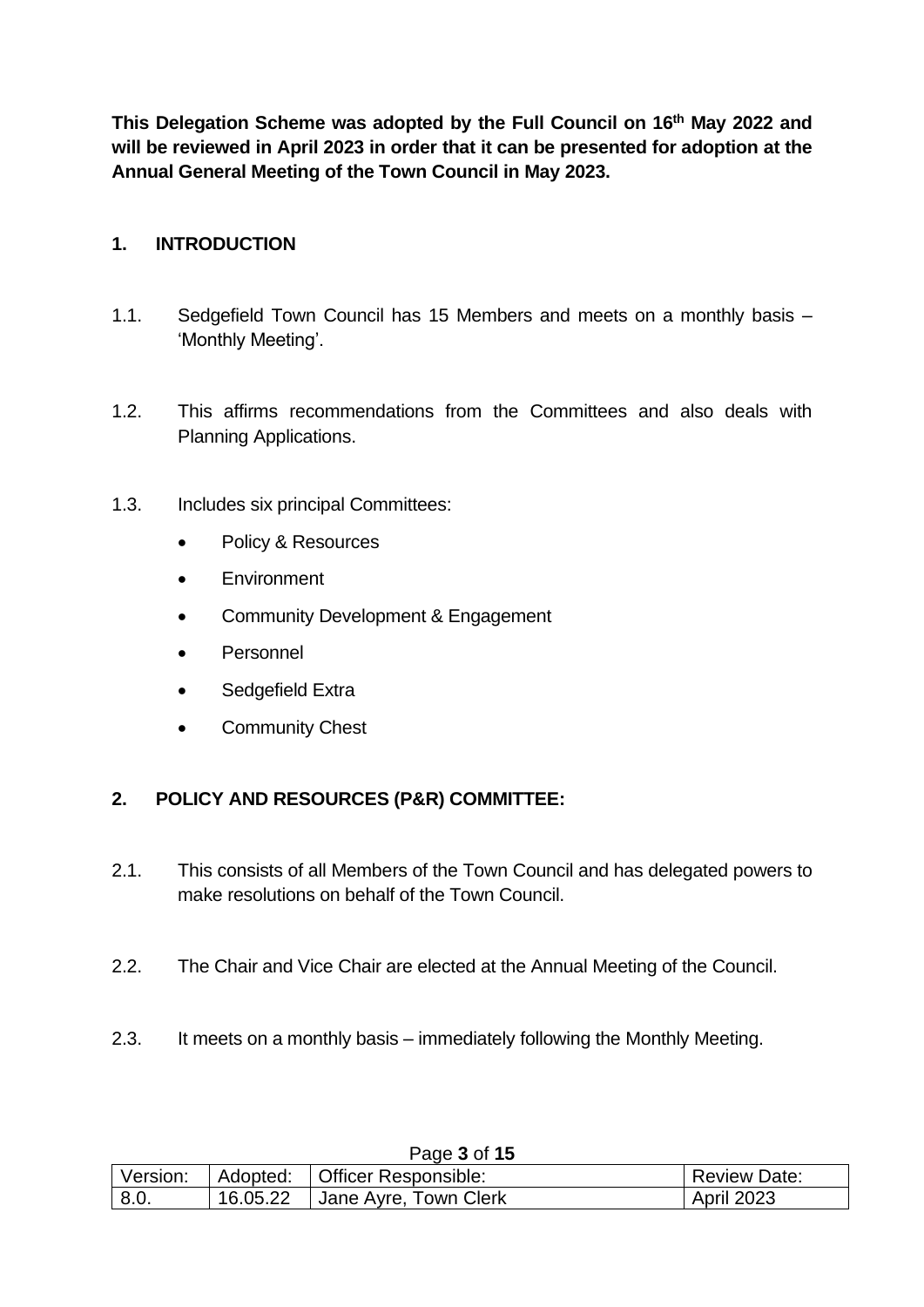- 2.4. It deals with the following:
	- Finance and Audit
	- Council Assets/Estate
	- Policy

#### <span id="page-3-0"></span>**3. PERSONNEL COMMITTEE**

#### 3.1. Delegation:

Sedgefield Town Council agreed to adopt the Personnel Committee Terms of Reference at the P&R meeting held on 9<sup>th</sup> September 2013, and has recorded the decision under Minute Item 10.

#### 3.2. Membership:

The Committee shall consist of six Councillors as below and have delegated powers to make resolutions on behalf of the Town Council.

Members of the Committee will be made up of the following Councillors:

- Chair and Vice Chair of the P&R Committee (Note: where either one of these roles is also held by the Chair of the Council then the Chair of the Council will not be a member of the Personnel Committee as they are automatically Chair of the Appeals Committee. In such instances an alternative Councillor needs to be identified to take on the role of Chair or Vice Chair of the Personnel Committee as required)
- Plus 4 additional Members as agreed
- The quorum of the Personnel Committee will be 3 Members
- The Chair of the Council will not be a member of the Personnel Committee as they are automatically Chair of the Appeals Committee.

| <b>AUG + UI IJ</b> |          |                                 |                     |  |
|--------------------|----------|---------------------------------|---------------------|--|
| Version:           |          | Adopted:   Officer Responsible: | <b>Review Date:</b> |  |
| 8.0.               | 16.05.22 | ' Jane Ayre, Town Clerk         | <b>April 2023</b>   |  |

#### Page **4** of **15**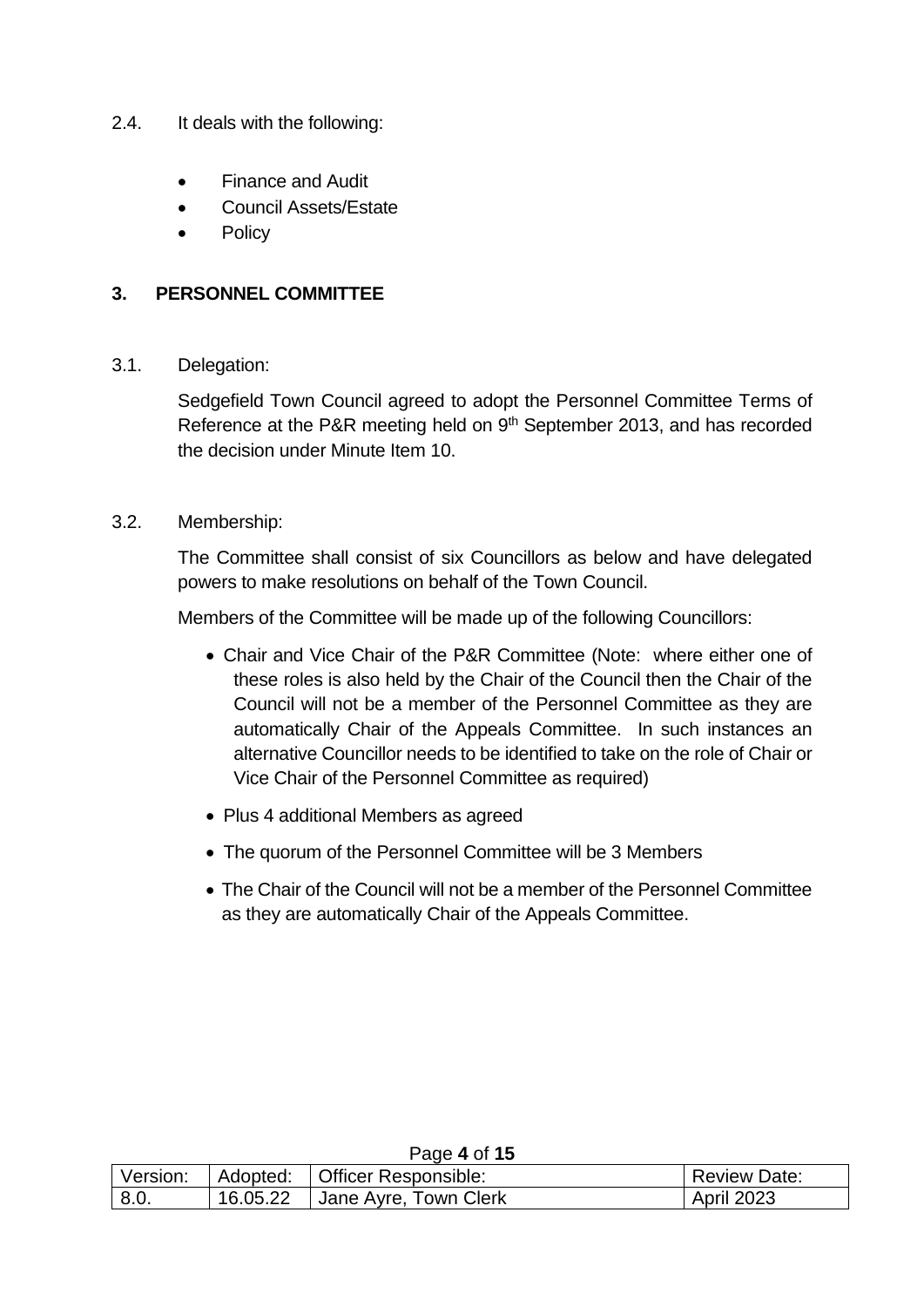#### 3.3. Procedures:

The Committee will operate within Sedgefield Town Council's Standing Orders and Local Government Law.

The Chair and Vice Chair of this Committee will be the Chair and Vice Chair of the P&R Committee as elected each year at the Annual Meeting of the Council.

The Committee will submit all its minutes of meetings for ratification to the next Monthly meeting of the Town Council.

The Town Clerk will provide administrative support for the Committee.

3.4. Meeting Dates:

The dates of the meetings of the Personnel Committee will be agreed as required in accordance with the issues being handled and reported to the relevant Monthly Meeting of the Council.

3.5. Committee Functions:

The Committee shall:

- Advise the Council on all human resources matters of the Council.
- Consider the annual pay awards for all staff employed by the Council and make appropriate recommendations to the Council.
- Consider all matters relating to the probationary periods of all new employees.
- Liaise with external sources, i.e. NALC, CDALC and DCC, where appropriate to obtain advice, guidance and information when required.
- Advise the Council on the appointment of all employees.
- Consider and make recommendations to Council in respect of terms and conditions of employment, grading, salaries and allowances for employees of the Council.
- Advise the Council on terminating the employment of employees of the Council on disciplinary grounds subject to the terms and conditions of service of the employee.
- Advise the Council on terms and conditions of employment including Disciplinary Rules and Procedures, and Grievance Procedures.

| Version: | Adopted: | Officer Responsible:               | <b>Review Date:</b> |
|----------|----------|------------------------------------|---------------------|
| 8.0.     | 16.05.22 | <sup>1</sup> Jane Ayre, Town Clerk | <b>April 2023</b>   |

#### Page **5** of **15**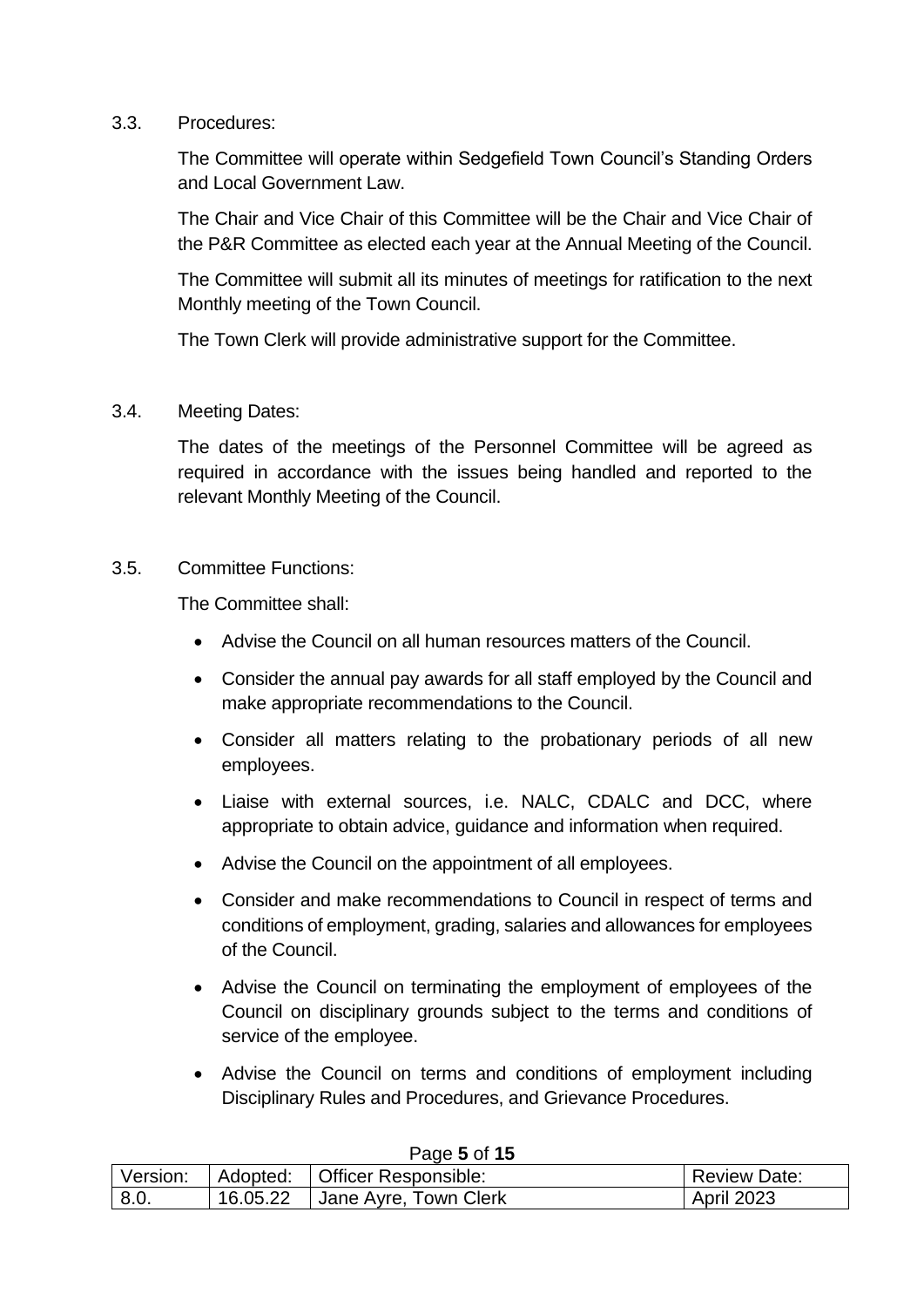3.6. Disciplinary Appeals Panel:

The Disciplinary Appeals Panel will be empowered to consider an appeal by any employee of the Council referred to it in accordance with the appropriate Disciplinary Rules and Procedures on behalf of, in the name and without further reference back to the Council or a Committee of the Council, and to endorse, rescind or amend the original decision on disciplinary action as it sees fit.

The Disciplinary Appeals Panel will be made up of Members elected at the Annual Meeting of the Council.

Members of the Disciplinary Appeals Committee will NOT be Members of the Personnel Committee.

# <span id="page-5-0"></span>**4. ENVIRONMENT COMMITTEE**

- 4.1. This consists of those Members of the Town Council as nominated at the Annual Meeting.
- 4.2. The Chair and Vice Chair are elected at the Annual Meeting of the Council.
- 4.3. It does not have delegated powers to make resolutions on behalf of the Town Council, but makes recommendations for endorsement at the Monthly Meeting.
- 4.4. It meets on a monthly basis on the third Monday of each month.
- 4.5. It deals with:
	- Open spaces
	- Cemetery and closed churchyards
	- Allotments

| <b>AYO U U U</b> |          |                                 |                     |  |
|------------------|----------|---------------------------------|---------------------|--|
| Version:         |          | Adopted:   Officer Responsible: | <b>Review Date:</b> |  |
| $^{\circ}$ 8.0.  | 16.05.22 | Jane Ayre, Town Clerk           | <b>April 2023</b>   |  |

Page **6** of **15**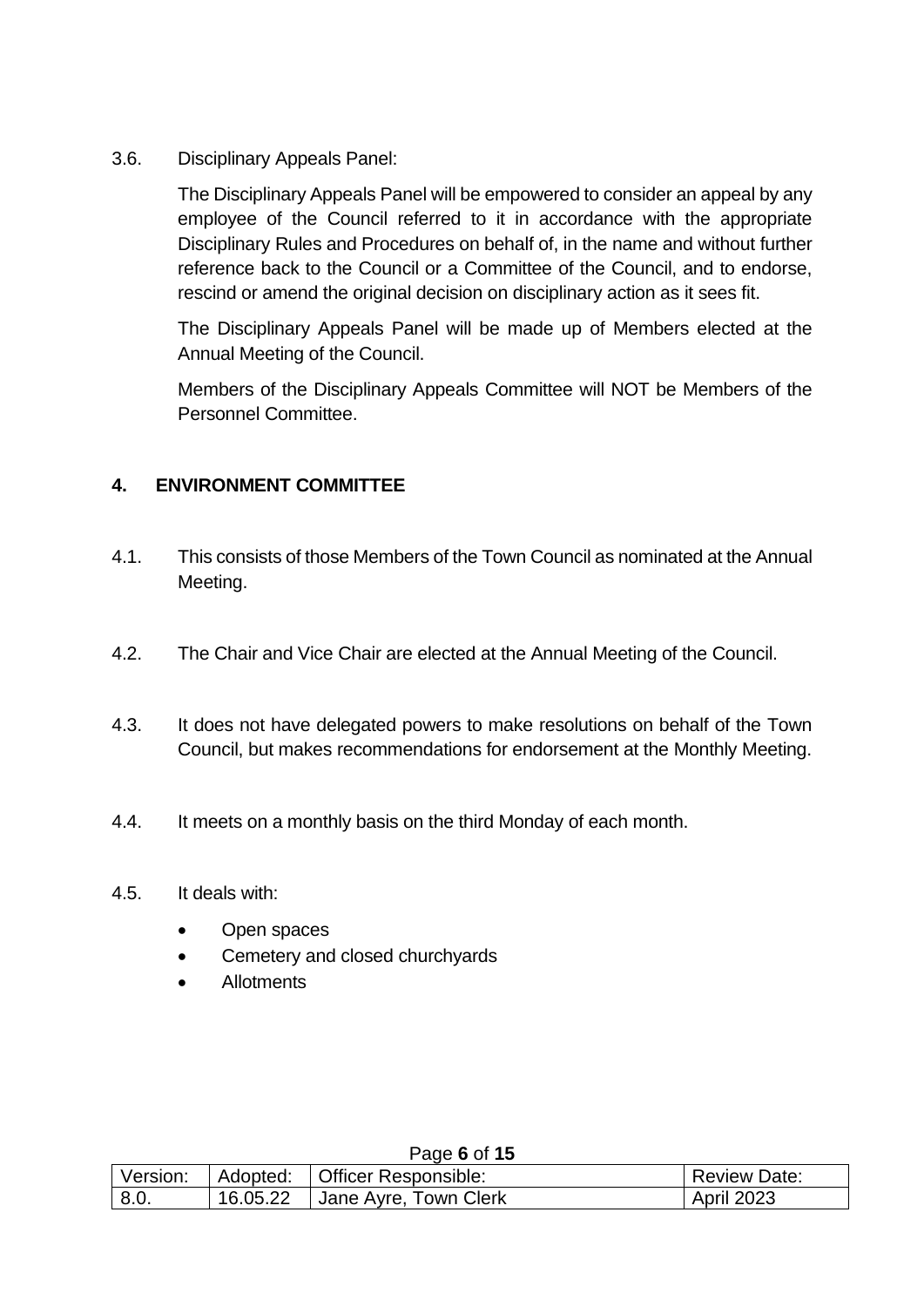# <span id="page-6-0"></span>**5. COMMUNITY DEVELOPMENT AND ENGAGEMENT COMMITTEE**

- 5.1. This consists of those Members of the Town Council as nominated at the Annual Meeting.
- 5.2. The Chair and Vice Chair are elected at the Annual Meeting of the Council.
- 5.3. It does not have delegated powers to make resolutions on behalf of the Town Council, but makes recommendations for endorsement at the Monthly Meeting.
- 5.4. It deals with:
	- Community events
	- Play areas
	- Community affairs
- 5.5. It meets on a monthly basis on the third Monday of each month.

# <span id="page-6-1"></span>**6. SEDGEFIELD EXTRA COMMITTEE**

- 6.1. This consists of all Members who wish to be involved.
- 6.2. The Chair and Vice Chair are elected at the Annual Meeting of the Council.
- 6.3. The remit is to provide and publish the Sedgefield Extra four times per year and any other publications as agreed by Council. As a general guide The Sedgefield Extra publications will be prepared for distribution in early February, June, September and November. These dates can be changed by agreement of P&R Committee if required.
- 6.4. Provision of expenditure will be included within the Town Council's Annual Expenditure Budget.

| <b>UYU 1 UI 10</b> |          |                                        |                     |  |
|--------------------|----------|----------------------------------------|---------------------|--|
|                    |          | Version: Adopted: Officer Responsible: | <b>Review Date:</b> |  |
| l 8.0.             | 16.05.22 | Jane Ayre, Town Clerk                  | <b>April 2023</b>   |  |

Page **7** of **15**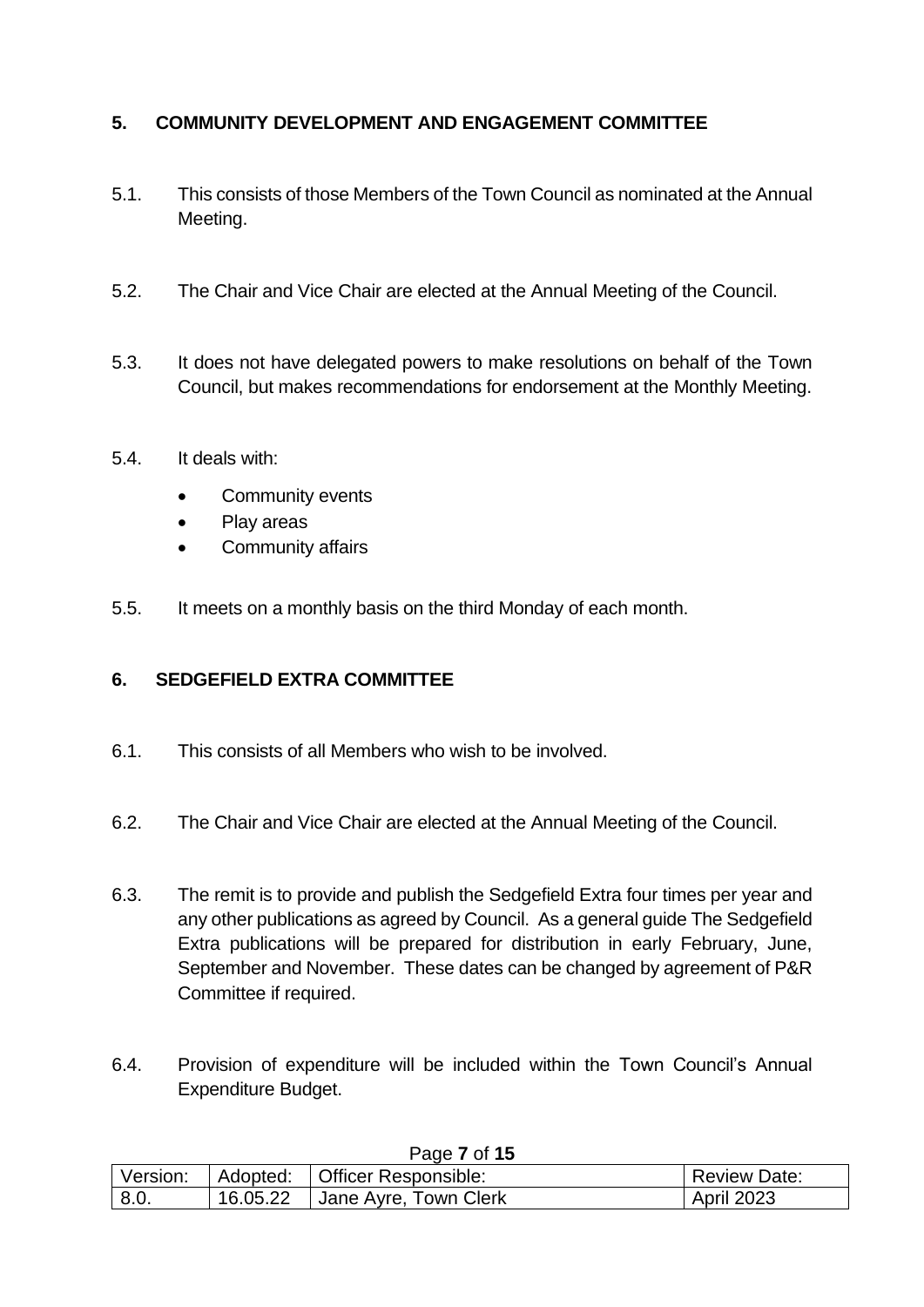- 6.5. It has delegated powers to produce the Sedgefield Extra without ratification from Full Council.
- 6.6. Meets as and when necessary to produce the 4 issues of the Extra and any other publications as agreed by Council.

# <span id="page-7-0"></span>**7. COMMUNITY CHEST COMMITTEE**

- 7.1. The Committee has delegated powers to agree all applications for funding.
- 7.2. The Committee will be open to all Members of the Town Council.
- 7.3. The Chair and Vice Chair of the Committee will be elected at the Annual Meeting of the Council.
- 7.4. Frequency, location(s) and format of meetings:

The dates of the meetings of the Committee will be agreed between the Chair and Town Clerk when appropriate funding applications have been received.

Agendas, applications and related papers will be circulated with the relevant monthly cycle of papers.

## <span id="page-7-1"></span>**8. DELEGATED POWERS**

- 8.1. All decisions as discussed at the Monthly Meeting and P&R Committee which have full delegated powers will be recorded as **"RESOLVED".**
- 8.2. The Personnel Committee, Sedgefield Extra Committee and the Community Chest Committee also have delegated powers to make decisions within their own terms of reference. In the interest of probity and to ensure transparency and a clear audit trail, any decisions which have a financial and/or corporate impact will be presented to the P&R Committee for **"RATIFICATION"** and recorded as **"RESOLVED".**

| .    |  |                                        |                     |
|------|--|----------------------------------------|---------------------|
|      |  | Version: Adopted: Officer Responsible: | <b>Review Date:</b> |
| 8.0. |  | 16.05.22 Jane Ayre, Town Clerk         | <b>April 2023</b>   |

#### Page **8** of **15**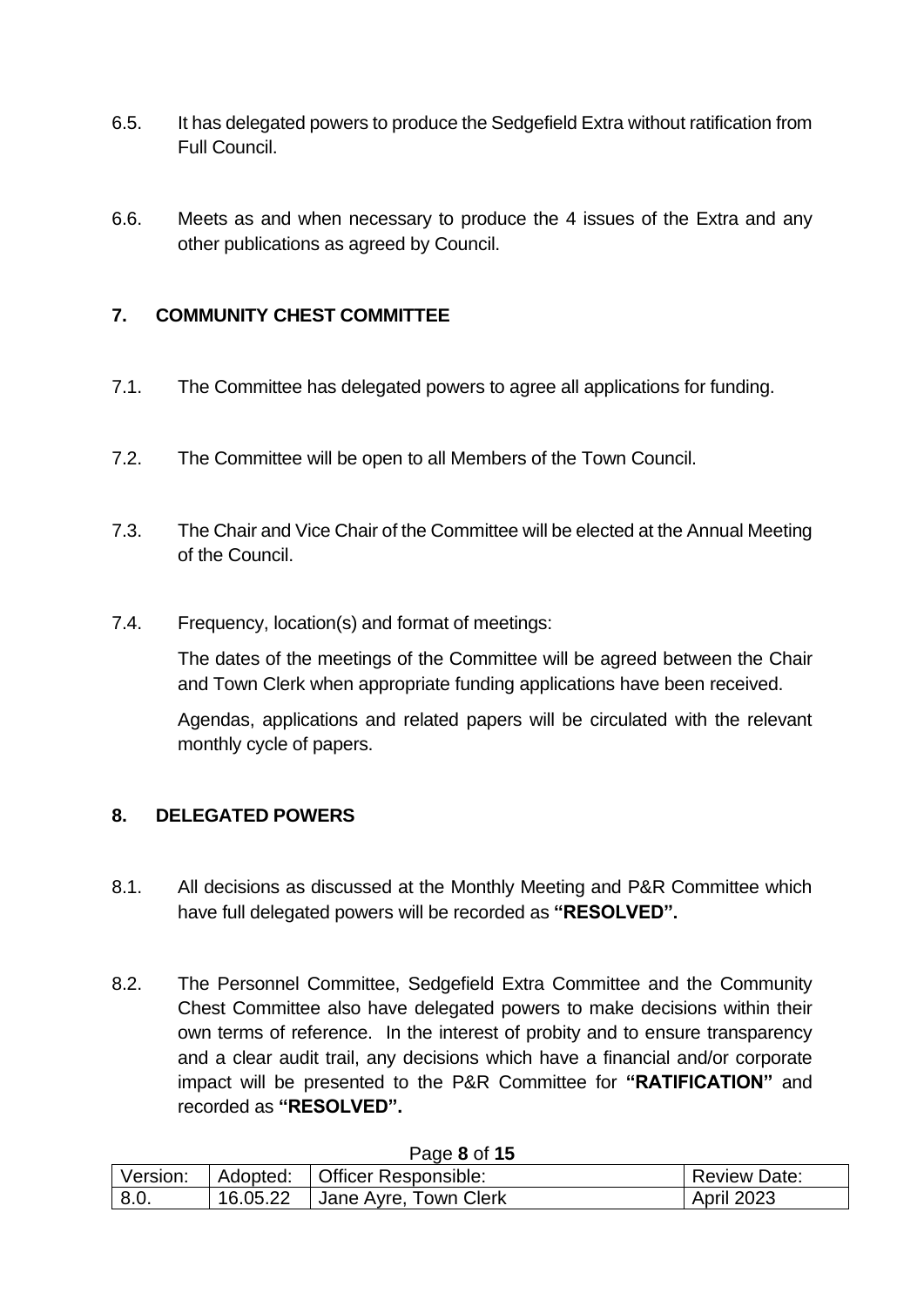- 8.3. At all other Committees and Working Group meetings (see Section 9), the minutes will show the decision as **"RECOMMENDED".**
- 8.4. Minutes of all Committees will then be brought to the Council's particular attention by the Chair of the Committee at the next Monthly meeting of the Council when seeking approval and adoption of the Committee's minutes.
- 8.5. In any case where a Committee / Working Group Chair and Vice Chair are either unsure whether or not any matters falls within delegated powers, or whether or not any matter should be determined by them, they should refer that matter to the next highest level of decision. A power delegated does not always have to be exercised.

## <span id="page-8-0"></span>**9. WORKING GROUPS**

- 9.1. The Town Council operates a number of Working Groups. These Groups comprise of Councillors who nominate themselves at the Council's Annual Meeting. Each Working Group has its own terms of reference and the purpose of each is to investigate and research matters and take recommendations back to the appropriate Council Committee. Working Groups do not make decisions on behalf of the Council unless they have been delegated appropriate powers which would be recorded clearly in Council minutes. Working Group meetings take place as required and operate in accordance with Council procedures in that agendas and reports and issued in advance and minutes kept of all meetings which are then presented to the following Monthly Meeting for approval. Each Working Group appoints a Chair annually at their first meeting following the Council's Annual Meeting. The purpose of the Working Group system is to make Council Committee meetings more effective. The Town Council operates the following Working Groups:
	- Butterwick Road Cemetery Working Group (purpose to assist with the Council's project to expand Butterwick Road Cemetery. Note: This will be a task and finish group which will disband when this project has been achieved albeit this will be some years ahead);

| Version: | Adopted: | Officer Responsible:               | <b>Review Date:</b> |
|----------|----------|------------------------------------|---------------------|
| 8.0.     | 16.05.22 | <sup>1</sup> Jane Ayre, Town Clerk | <b>April 2023</b>   |

Page **9** of **15**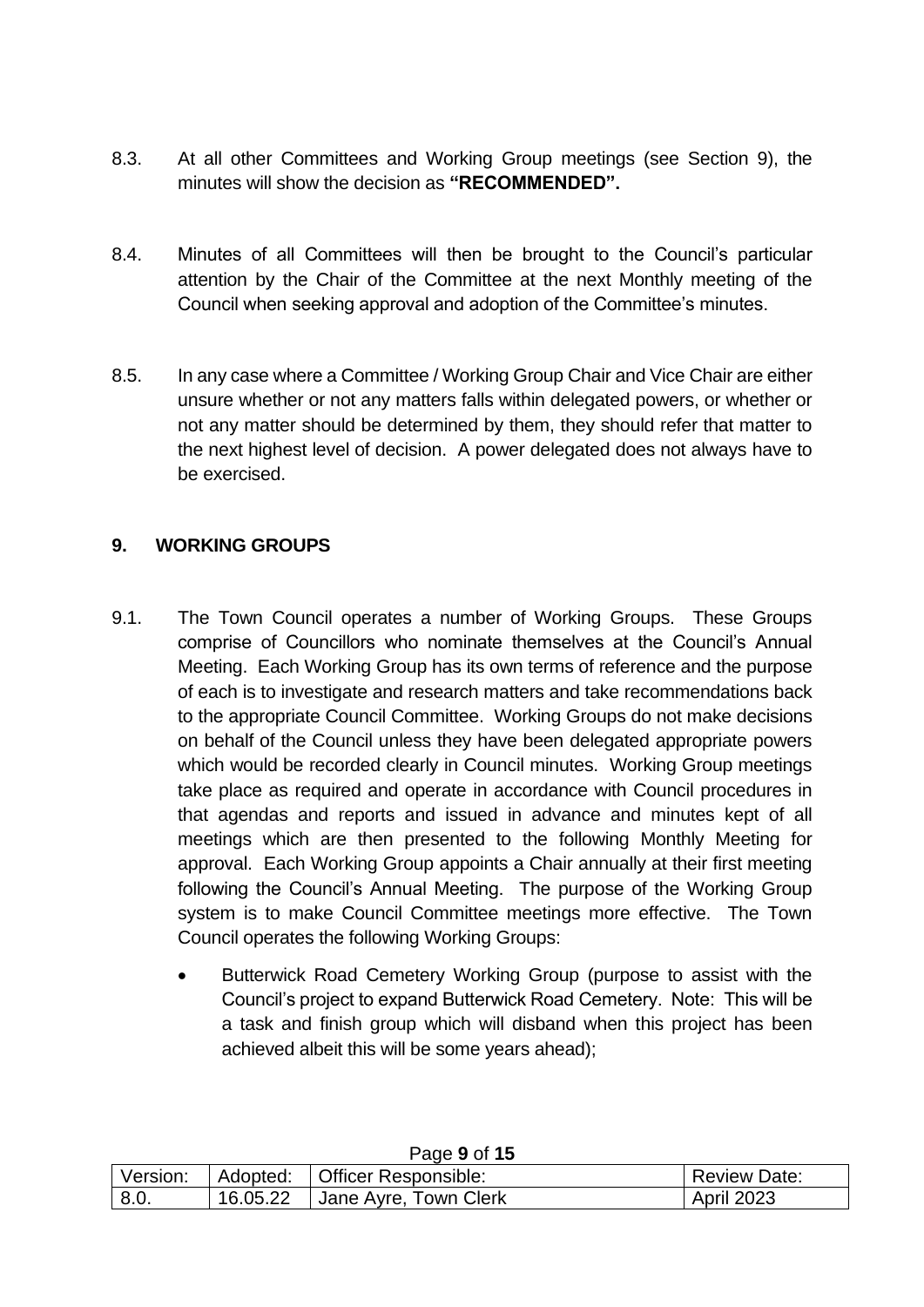- Estates Working Group (purpose to assist with the running of the Town Council's estate including matters relating to Parish Hall, Town Council Offices, village greens and footpaths)
- Finance Working Group (purpose to assist with the close scrutiny of the Council's income and expenditure budget and all other financial matters including future forecasting. The Council's Internal Auditor also sits on this Working Group);
- Fireworks Working Group (purpose to oversee the delivery of the Town Council's annual fireworks display);
- Policy and Records Management Working Group (purpose to review existing policies and to consider additional policies required and to draft so that subsequent recommended policies can be presented to Council).

# <span id="page-9-0"></span>**10. PLANNING APPLICATIONS**

- 10.1. All planning applications will be discussed by the Full Council at their Monthly Meeting.
- 10.2. Members will be notified of each planning application as received by DCC but it will be their individual responsibility to consider the details of each by accessing such on-line. If a Member does not have on-line facilities at home or wishes to access such from the offices, this facility is provided at the Council Offices.
- 10.3. The Town Council will have due regard to the National Planning Policy Framework and all material considerations when making appropriate comments and recommendations to the Local Planning Authority.
- 10.4. In exceptional circumstances, i.e. during the August recess minor applications such as extensions, garages etc shall be dealt with by the Clerk emailing/informing Members of details of the application and seeking their comments for referral back to the Planning Authority.

| , ago <b>, o</b> or <b>, o</b> |  |                                        |                   |  |
|--------------------------------|--|----------------------------------------|-------------------|--|
|                                |  | Version: Adopted: Officer Responsible: | Review Date:      |  |
| 8.0.                           |  | 16.05.22   Jane Ayre, Town Clerk       | <b>April 2023</b> |  |

#### Page **10** of **15**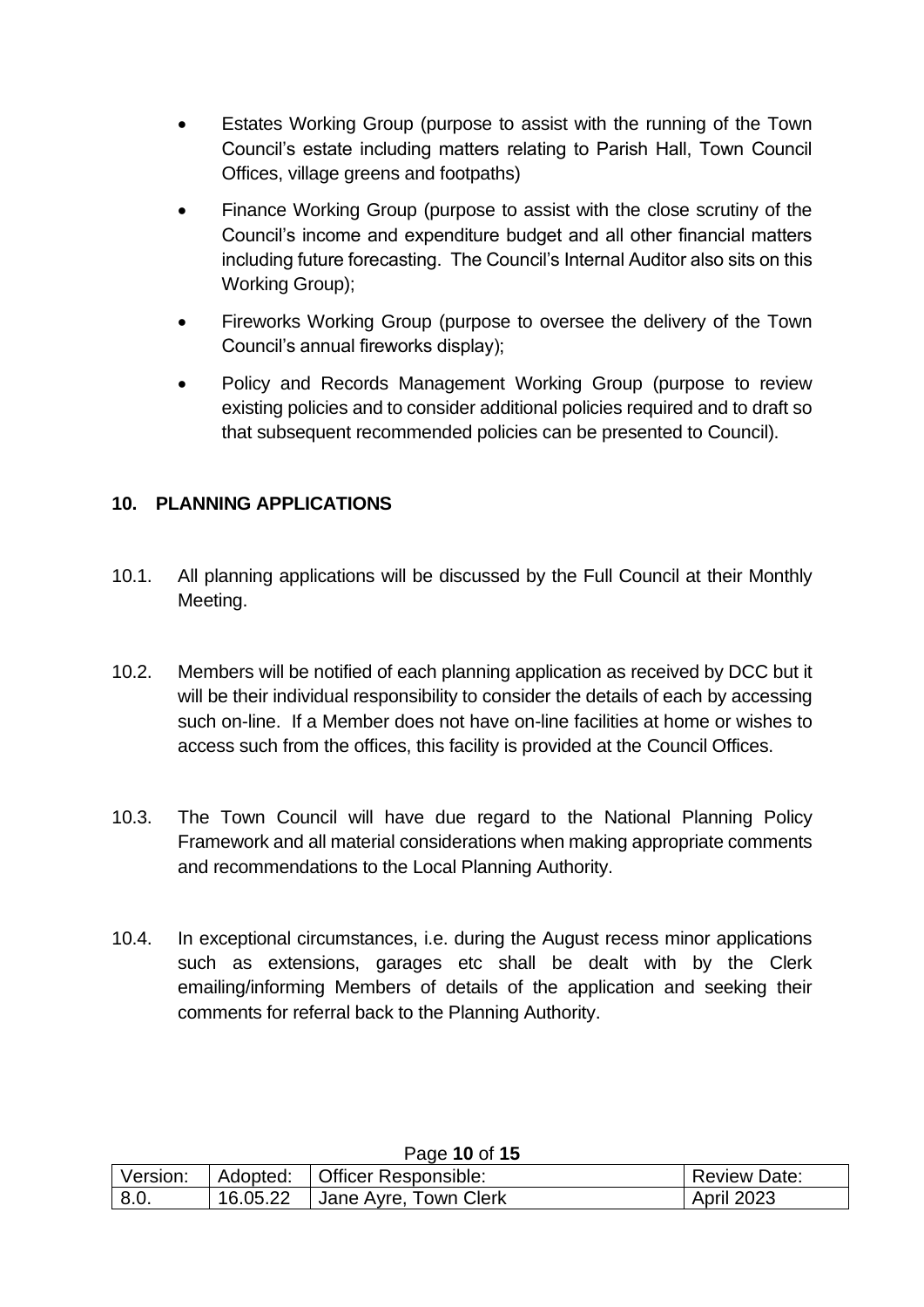10.5. In more major applications the Town Clerk will seek an extension in the time for response from the Planning Authority and if this is not granted then a Special Meeting of the Town Council will be called.

# <span id="page-10-0"></span>**11. RESPONSIBILITIES DELEGATED TO TOWN COUNCIL PROPER OFFICER**

11.1. Proper Officer:

The Town Clerk is designated and authorised to act as Proper Officer for the purposes of all relevant sections of the Local Government Act 1972 and any other statute requiring the designation of Proper Officer.

#### 11.2. General Matters:

The Proper Officer is authorised:

- To sign on behalf of the Council any document necessary to give effect to any decision of the Council, to take any proceedings or other steps as may be necessary to enforce and recover any debt owing or other obligation due to the Council.
- To institute and appear in any legal proceedings, authorised by the Council.
- To appear or make representation to any tribunal or public inquiry into any matter in which the Council has an interest (in its own right or on behalf of the residents of Sedgefield).
- To alter the date or time of a Committee meeting but, before doing so, shall consult the Chair and Vice Chair of the Committee concerned about convenient alternative dates and times.
- To decide arrangements for the closure of the Council Offices in the Christmas/New Year period, subject to consultation with the Personnel **Committee.**
- To negotiate and enter into contractual arrangements for artistes and promoters in relation to events held and programmes of entertainment.
- To manage the Council's allotments including the selection of tenants.
- The management of parks, open spaces and amenity areas.
- The management of the Council's cemeteries and burials service.

#### Page **11** of **15**

| Version: | Adopted: | :   Officer Responsible: | Review Date:      |
|----------|----------|--------------------------|-------------------|
| 8.0.     | 16.05.22 | Jane Ayre, Town Clerk    | <b>April 2023</b> |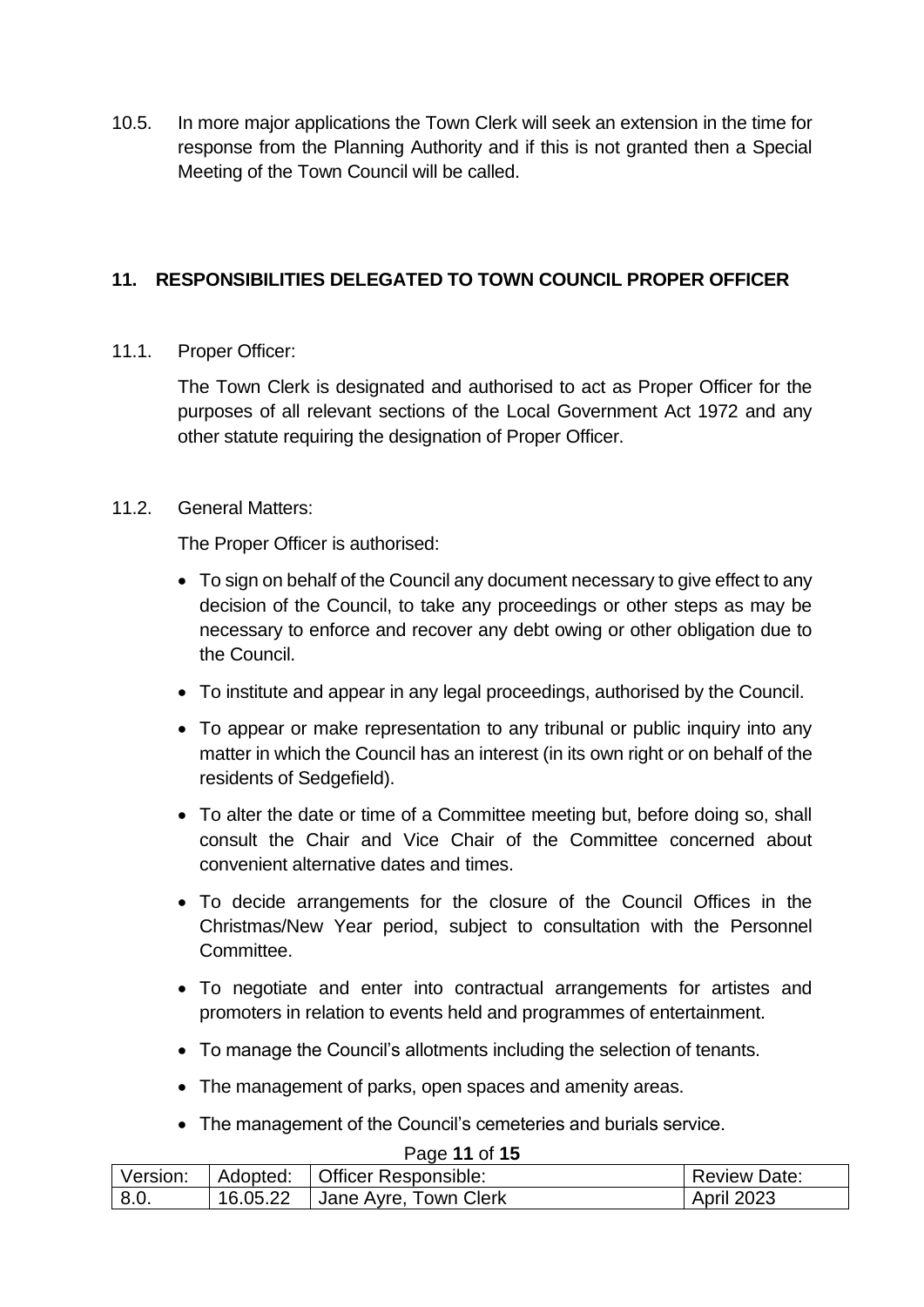- To act as the Council's designated officer for the purposes of the Freedom of Information Act 2000.
- 11.3. Financial Matters:

The Proper Officer is authorised as follows:

- To incur expenditure up to a maximum of £500 on any item for which provision is made in the appropriate revenue budget provided that any action taken complies with any legislative provisions and the requirements of the Council's Financial Regulations.
- To accept quotations or tenders for work supplies or services (where tenders are required by the Council's Financial Regulations), subject to:
	- o The cost not exceeding the amount of the approved estimate;
	- o The tender being the lowest price or the most economically advantageous to the Council according to the criteria set out in the tender documentation;
	- o All the requirements of the Council's Financial Regulations being complied with.
- To compile, approve or vary lists of approved contractors subject to the requirements of the Council's Financial Regulations.
- To invest monies held by the Council in accordance with the Council's Investment Policy.
- 11.4. Cemetery Matters:

The Proper Officer is given delegated powers to carry out all duties appertaining to burial and including:

- Authorise grants of grave spaces in accordance with the cemetery regulations.
- Authorise the erection of memorials/headstone in accordance with memorial regulations.
- 11.5. Staffing Matters:

The Proper Officer is given delegated powers to manage the Council staff in accordance with the Council's policies, procedures and budget including:

| $1$ $040$ $14$ $01$ $19$ |  |                                                |                   |
|--------------------------|--|------------------------------------------------|-------------------|
|                          |  | Version: Adopted: Officer Responsible:         | Review Date:      |
| 8.0.                     |  | $\vert$ 16.05.22 $\vert$ Jane Ayre, Town Clerk | <b>April 2023</b> |

#### Page **12** of **15**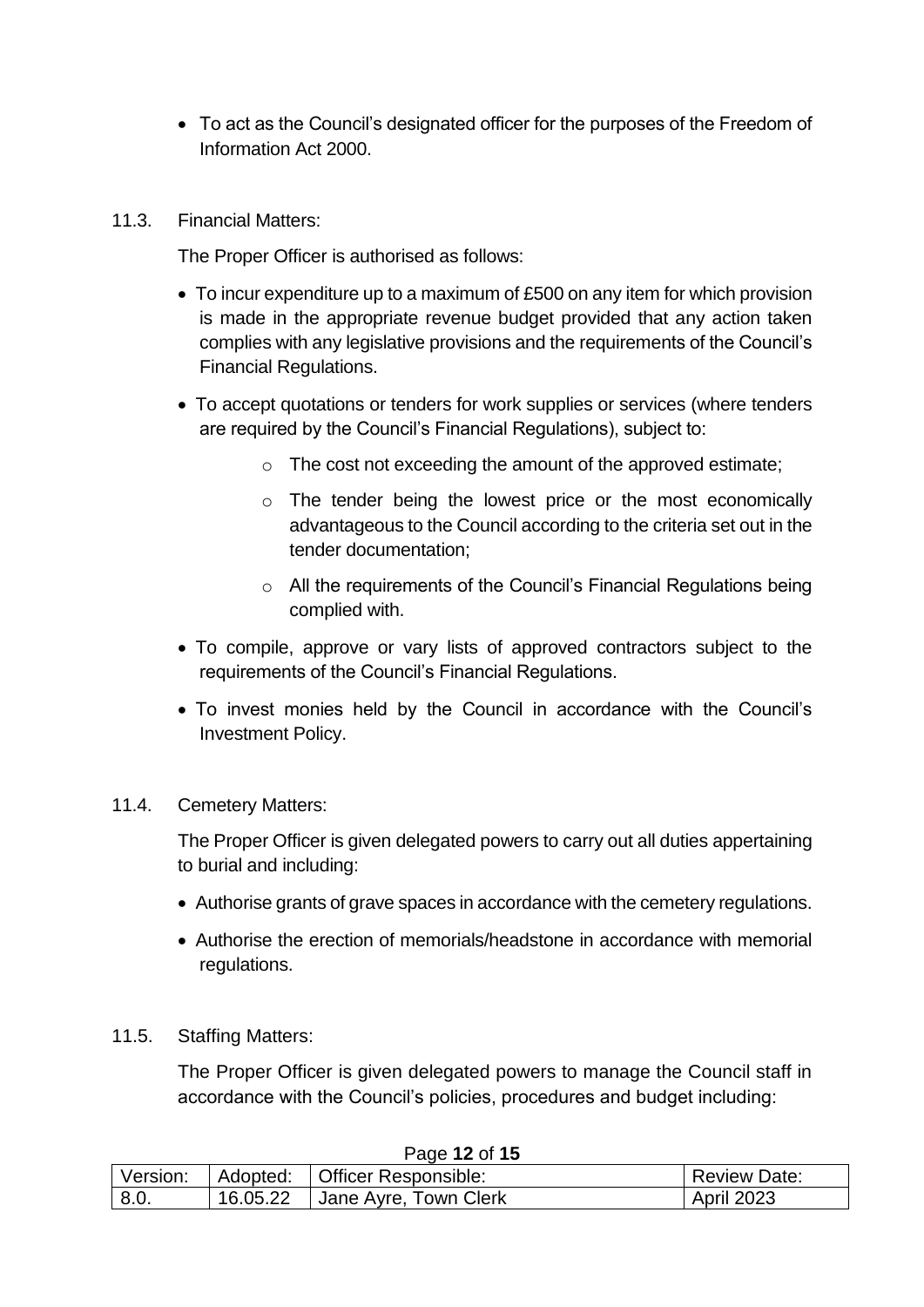- Appointments to posts as per the Standing Orders.
- The employment of temporary employees.
- Control of staff performance and discipline and performance, including the power of suspension or dismissal.
- Payment of expenses and allowances in accordance with the Council's scheme.
- The approval of increments, in accordance with the Council's staff appraisal system.

#### 11.6. Property Matters:

The Town Council will:

- Agree the terms of any hire, lease, license, conveyance or transfer of all Council owned properties and land.
- Agree the granting or refusal of the Council's consent under the terms of all leases.
- Agree all variations of all restrictive covenants.
- Agree the granting of easements, wayleaves and licenses over Council land.
- Initiate all legal action or proceedings against unauthorised encampments on Council land.

The Proper Officer is given authority to manage all land and property of the Council in accordance with the Council decisions taken as above.

#### 11.7. Urgency:

The Proper Officer is authorised to act on behalf of the Council in cases of urgency or emergency.

Any such action is to be reported to the next meeting of the Council or relevant Committee.

The Chair of the Council and Chair and Vice Chair of any relevant Committee are to be consulted before such action is taken.

| , uyv 10 vi 10 |  |                                        |                     |
|----------------|--|----------------------------------------|---------------------|
|                |  | Version: Adopted: Officer Responsible: | <b>Review Date:</b> |
| $\vert 8.0.$   |  | 16.05.22 Jane Ayre, Town Clerk         | April 2023          |

#### Page **13** of **15**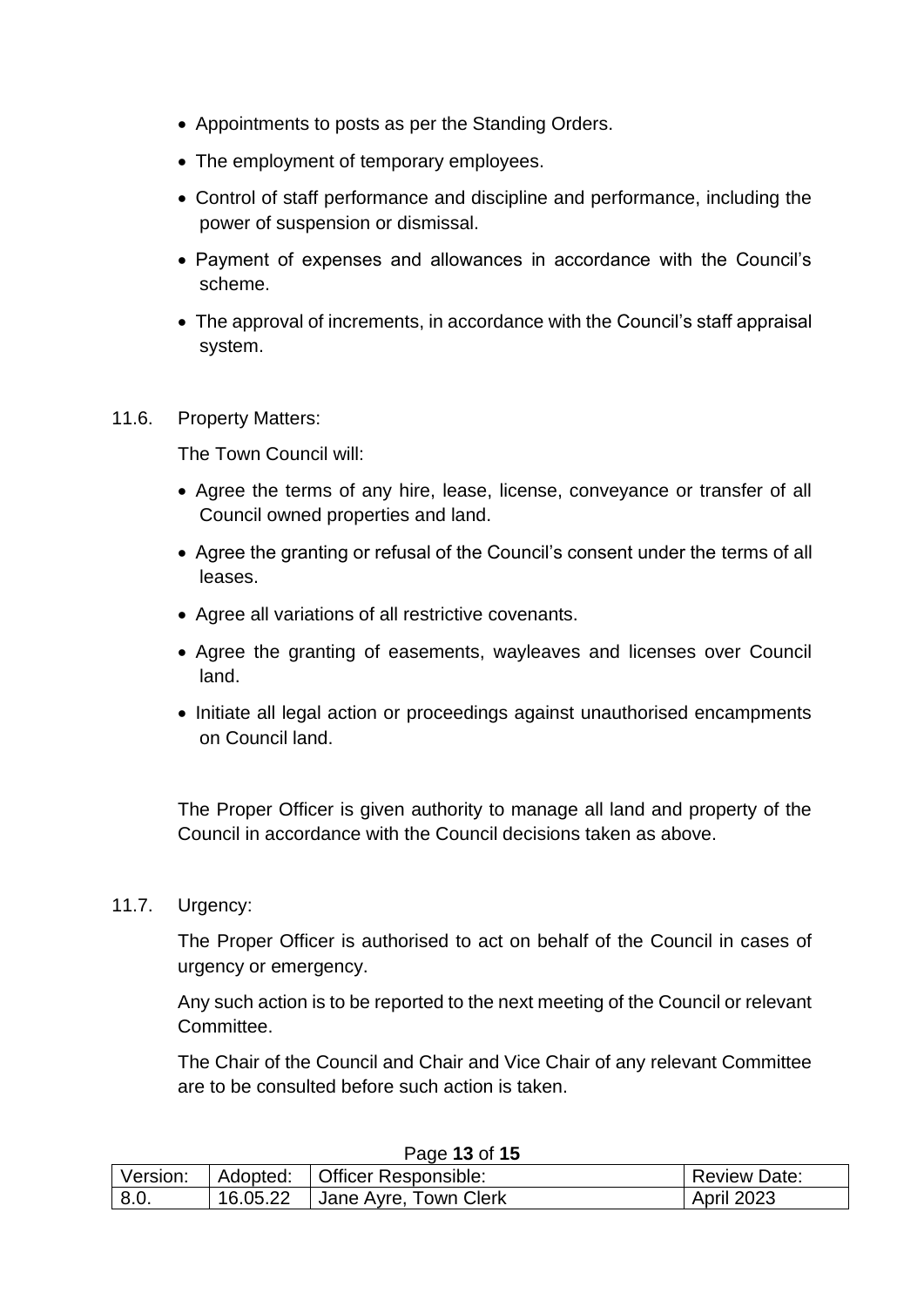# <span id="page-13-0"></span>**12. GLOSSARY OF TERMS**

| Term:                                                                                     | Definition:                                                                                                                                                                                                                                               |
|-------------------------------------------------------------------------------------------|-----------------------------------------------------------------------------------------------------------------------------------------------------------------------------------------------------------------------------------------------------------|
| Annual Governance and<br>Accountability<br>Return<br>(formerly known as Annual<br>Return) | Local Councils in England with an annual turnover of<br>£6.5<br>million or less must complete an Annual<br>Governance and Accountability Return in accordance<br>with proper practices summarising their activities at the<br>end of each financial year. |
| Annual<br>Governance<br><b>Statement</b>                                                  | A statutory document which explains the processes and<br>procedures in place to enable the Council to carry out its<br>functions.                                                                                                                         |
| <b>Annual Meeting</b>                                                                     | The meeting at which the Council elects its Chair, Mayor<br>and makes other annual appointments and reviews key<br>policies.                                                                                                                              |
| <b>Capital Budget</b>                                                                     | Funds the major one off investments in Council and<br>community assets.                                                                                                                                                                                   |
| <b>Delegation Scheme</b>                                                                  | Document which details at what level of the Council<br>decisions can be made.                                                                                                                                                                             |
| <b>Earmarked Reserves</b>                                                                 | Funding which is allocated for specific project(s) by Full<br>Council.                                                                                                                                                                                    |
| <b>External Auditor</b>                                                                   | Employed to audit the annual accounts and consider<br>issued raised by residents (if necessary).                                                                                                                                                          |
| <b>Financial Regulations</b>                                                              | The rules which govern the conduct of financial<br>management of the Council.                                                                                                                                                                             |
| General<br>Power<br>of<br>Competence                                                      | Power under the Localism Act 2011 allowing eligible<br>Councils (which STC is) to do anything an individual can<br>do provided it is not prohibited by other legislation.                                                                                 |
| <b>Internal Auditor</b>                                                                   | Audits a Council's internal controls (both financial and<br>governance) to ensure the Council maintains adequate<br>and effective systems.                                                                                                                |

# Page **14** of **15**

| Version: | l Adopted: | Officer Responsible:  | <b>Review Date:</b> |
|----------|------------|-----------------------|---------------------|
| 8.0.     | 16.05.22   | Jane Ayre, Town Clerk | <b>April 2023</b>   |